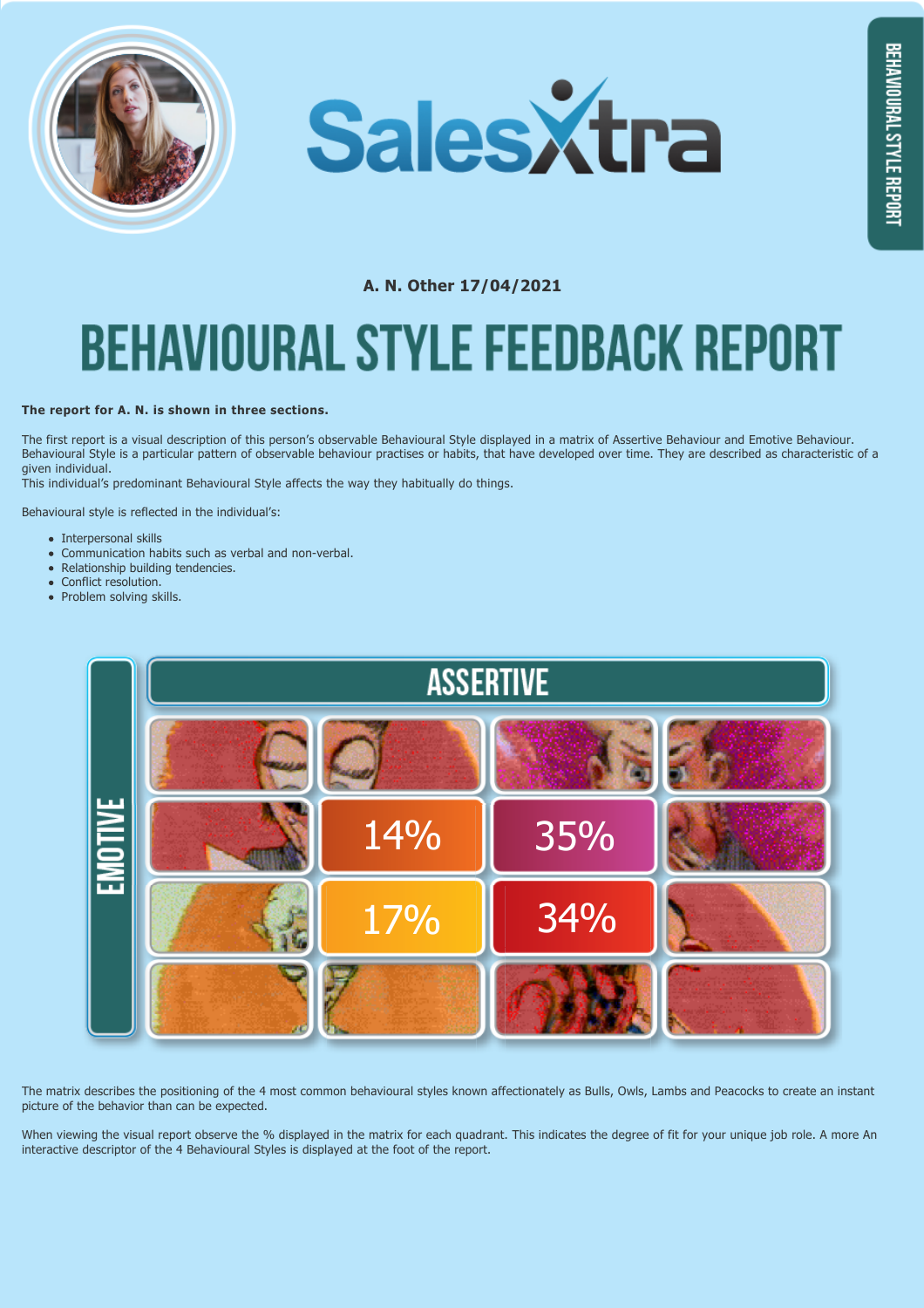



### **A. N. Other 17/04/2021**

## RS

**This report measures the salesperson's behaviours in 10 essential sales behaviours. The lower the rating the less likely this person will be to display the sales behaviour. The higher the rating the more likely this person is to display the sales behaviour.**